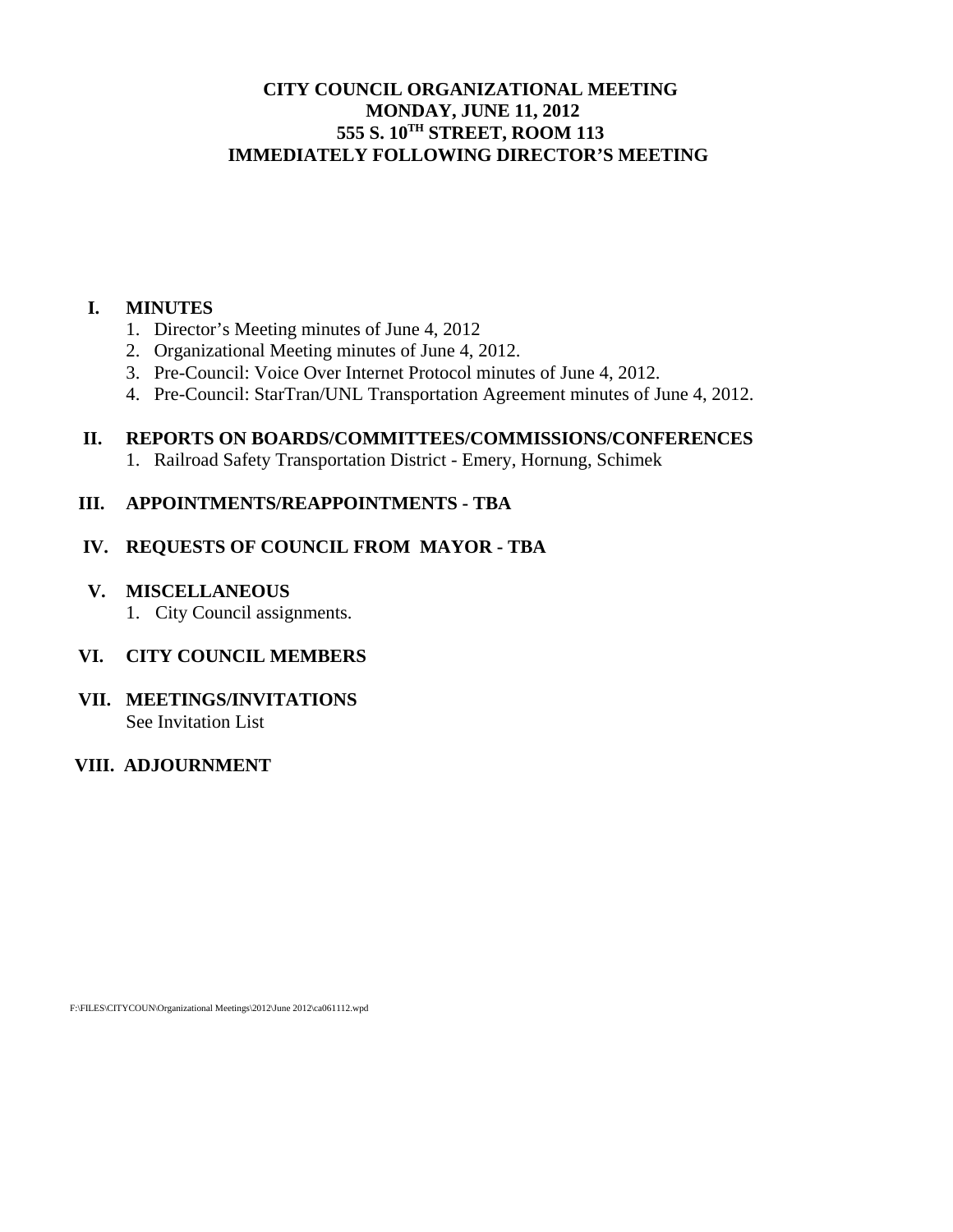## **MINUTES CITY COUNCIL ORGANIZATIONAL MEETING MONDAY, JUNE 11, 2012**

**Present:** Carl Eskridge, Vice Chair; Doug Emery; Jonathan Cook; Jon Camp; DiAnna Schimek; and Gene Carroll

- **Absent:** Adam Hornung, Chair
- **Others:** Rick Hoppe, Chief of Staff; Denise Pearce, Senior Policy Counsel; Trish Owen, Deputy Chief of Staff

Vice Chair Eskridge opened the meeting at 2:37 p.m. and announced the location of the Open Meetings Act.

## **I. MINUTES**

- 1. Director's Meeting minutes of June 4, 2012.
- 2. Organizational Meeting minutes of June 4, 2012.
- 3. Pre-Council: Voice Over Internet Protocol minutes of June 4, 2012.
- 4. Pre-Council: StarTran/UNL Transportation Agreement minutes of June 4, 2012.

With no corrections the above minutes were approved.

## **II. REPORTS ON BOARDS/COMMITTEES/COMMISSIONS/CONFERENCES**

#### **1. Railroad Safety Transportation District - Emery, Hornung, Schimek**

Emery stated they looked at their preliminary budget, and the quiet zones. Continue to work on a quiet zone in South Lincoln. Also, one in Hickman and one in Waverly. The committee discussed how actions in Grand Island would affect the RTSD. He stated they did take a vote, but will have to redo since there wasn't a quorum. Will retake the vote to withhold any item in the budget for the preliminary work on the  $35<sup>th</sup>$  and Adams, or the  $33<sup>rd</sup>$  Street crossing closings.

Schimek added they did elect a chair and vice chair.

#### **III. APPOINTMENTS/REAPPOINTMENTS**

Pearce distributed a list, at the bottom are the coming appointments for the summer and fall. If Council knows of interested parties please send our way.

#### **IV. REQUESTS OF COUNCIL FROM MAYOR** - None

#### **V. MISCELLANEOUS**

#### **1. City Council Assignments**

Eskridge stated each member has a listing of all City Council committee assignments. Pearce stated if there are no changes will do the resolutions for those required for appointment. She added includes the RTSD, the Parks Advisory Board, and the JBC.

#### **VI. CITY COUNCIL MEMBERS** - None